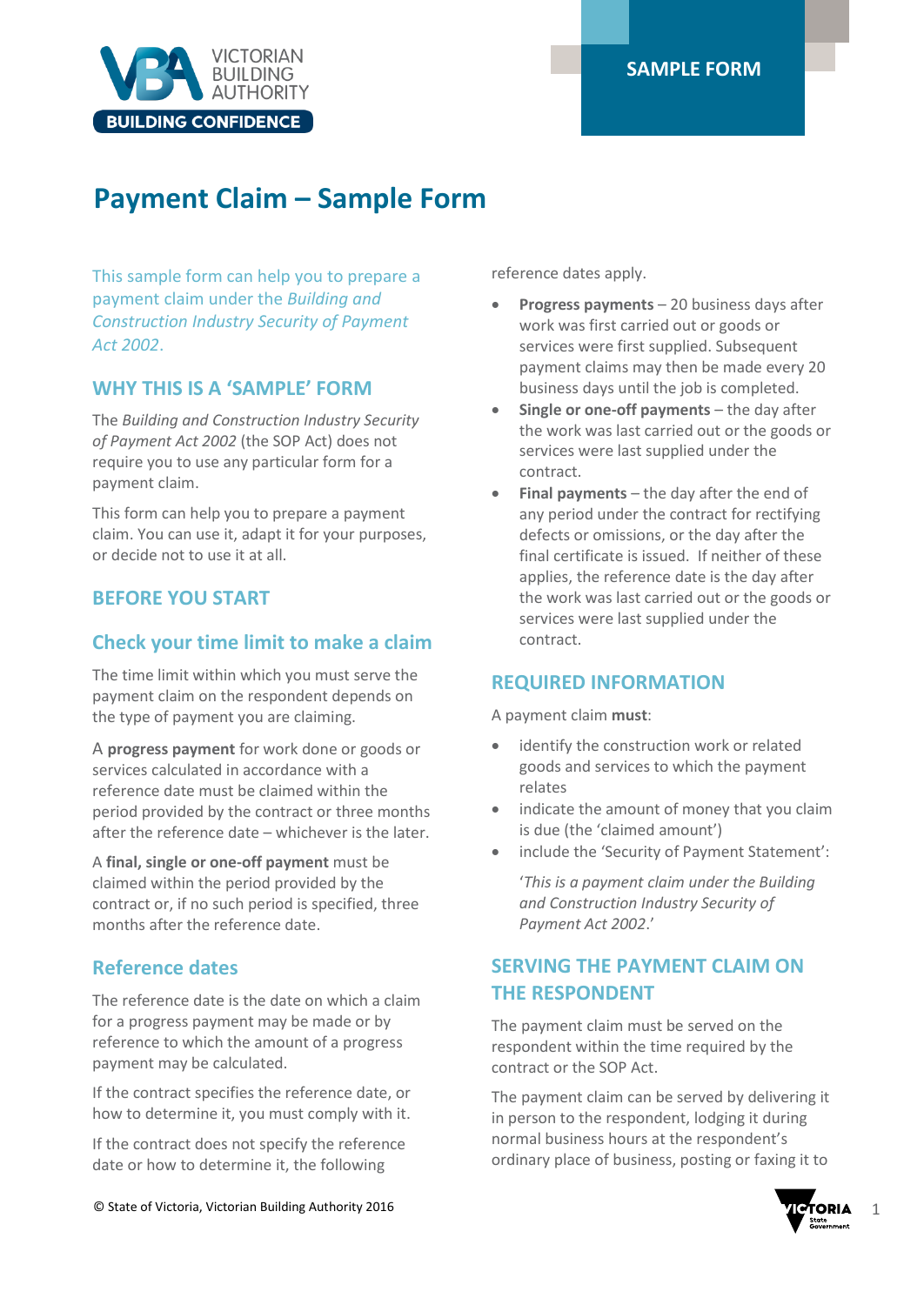

the respondent's ordinary place of business, or in any manner specified in the contract.

The payment claim is not served until it is received by the respondent or at the respondent's ordinary place of business. If it is posted, service is two business days after the day on which it was posted. If it is faxed, service is immediate unless the fax is sent after 4pm, in which case service is the next day.

## **NOTES FOR THE CLAIMANT**

## **Completing this Form**

### **Security of Payment Statement**

Ensure the payment claim includes the Security of Payment Statement. The payment claim **must** include this statement.

### **1 Claimant's Details**

Provide the name of the person or company that entered into the contract with the respondent and provide the contact details for your ordinary place of business.

### **2 Respondent's Details**

Provide the name of the person or company that entered into the contract with you and the contact details for their ordinary place of business.

### **3 Project/Site/Job Description**

Provide sufficient information to identify the project or site that you worked on, or provided goods or services to.

### **4 Payment Claim Number**

For future reference, it is useful to assign the payment claim a number.

### **5 Payment Type**

Specify the type of payment you are claiming.

You can claim for the following types of payments under the SOP Act.

- Payment based on a reference date. This refers to a payment based on a reference date determined by the contract or specified in the SOP Act. State the period of time the claim covers.
- Milestone payment. This refers to a payment based on an event or a date specified by the contract.
- Single or one-off payment.
- Final payment.

### **6 Due Date**

The due date is the date specified by the contract or, if not specified by the contract, 10 business days after the payment claim is made.

#### **7 Payment Claim Summary**

Specify the amount you claim is due. The payment claim **must** include this information.

### **8 Construction work done or related goods and services for which this claim is made**

You must identify the construction work or related goods and services to which the progress payment relates. The payment claim **must** include this information.

The tables distinguish between work done or goods or services supplied within the scope of the original contract and anything you have done for the respondent which is a variation to the contract.

#### **9 List of Attachments**

Attach any relevant information to support the claimed amount e.g. contract, completion certificates and delivery dockets. List the attached documents on the form.

### **10 Signature of Claimant**

Check that the details you have provided are accurate and then sign the form.

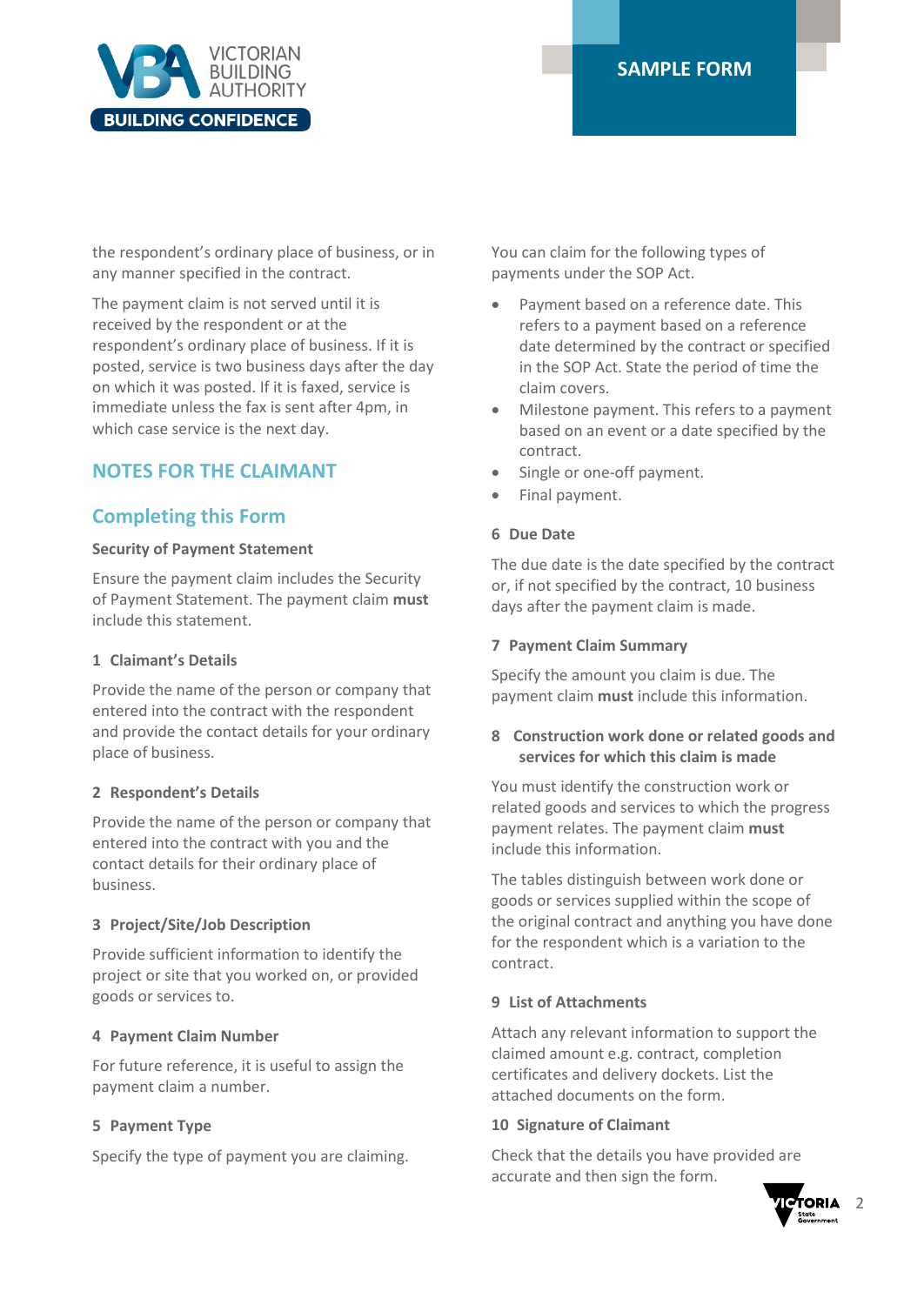

## **ADDITIONAL INFORMATION**

## **Claimable variations**

The payment claim may include amounts for variations to the contract.

The SOP Act specifies which variations may be claimed in a payment claim, and which may not. Variations which may be claimed are called claimable variations.

Claimable variations include variations on which the parties agree and some disputed variations. All agreed variations may be included in a payment claim. Some disputed variations may be claimed in payment claim if the parties do not agree about certain matters which are specified in the SOP Act.

For more information, see the VBA's website.

## **Excluded amounts**

The payment claim must not include any 'excluded amount'.

An excluded amount is:

- any amount that relates to a variation of the construction contract that is not a claimable variation
- any amount (other than a claimable variation) claimed under the construction contract for compensation due to the happening of an event, including any amount relating to latent conditions, time related costs and changes in regulatory requirements
- any amount claimed for damages for breach of the construction contract or for any other claim for damages arising under or in connection with the contract
- any amount in relation to a claim arising at law other than under the construction contract.

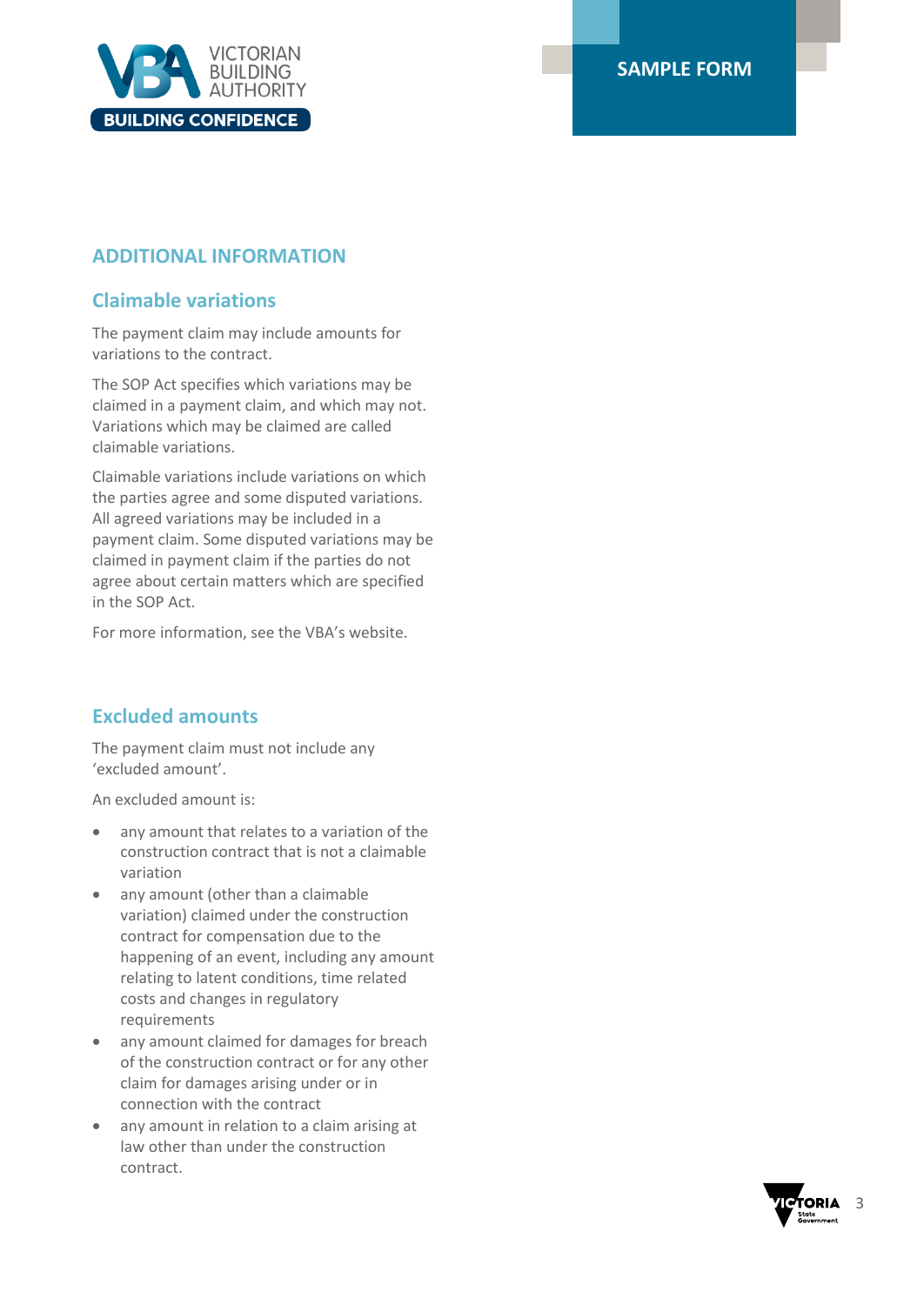

### **PAYMENT CLAIM – SAMPLE FORM**

*This is a payment claim under the Building and Construction Industry Security of Payment Act 2002.*

#### **1 Claimant's Details**

| Company        |     |
|----------------|-----|
| Contact Person |     |
| Address        |     |
|                |     |
| Phone          | Fax |

#### **2 Respondent's Details**

| Company               |     |
|-----------------------|-----|
| <b>Contact Person</b> |     |
| Address               |     |
|                       |     |
| Phone                 | Fax |
|                       |     |

#### **3 Project/Site/Job Description**

| Project/Site/Job Description   |            |
|--------------------------------|------------|
|                                |            |
| Contact Number (if applicable) |            |
| Date of Contract               | DD/MM/YYYY |

#### **4 Payment Claim Number**

Payment Claim Number

#### **5 Payment Type**

| $\Box$ Payment based on a reference date |                                           |  |  |
|------------------------------------------|-------------------------------------------|--|--|
|                                          | Claim Period $DD/MMYYYYY$ to $DD/MMYYYYY$ |  |  |
| $\Box$ Milestone payment                 |                                           |  |  |
| $\Box$ Single or one-off payment         |                                           |  |  |
| $\Box$ Final Payment                     |                                           |  |  |
|                                          |                                           |  |  |

#### **6 Due Date**

#### **7 Payment Claim Summary**

| Base contract                |  |
|------------------------------|--|
| Claimable variations         |  |
| Total (the 'claimed amount') |  |

#### **8 Construction work done or related goods and services for which this claim is made**

#### **Base Contract**

| Item No.     | Description of work, goods or services | Qty | Rate | <b>Amount claimed</b> |
|--------------|----------------------------------------|-----|------|-----------------------|
|              |                                        |     |      |                       |
|              |                                        |     |      |                       |
|              |                                        |     |      |                       |
|              |                                        |     |      |                       |
|              |                                        |     |      |                       |
|              |                                        |     |      |                       |
| <b>Total</b> |                                        |     |      |                       |